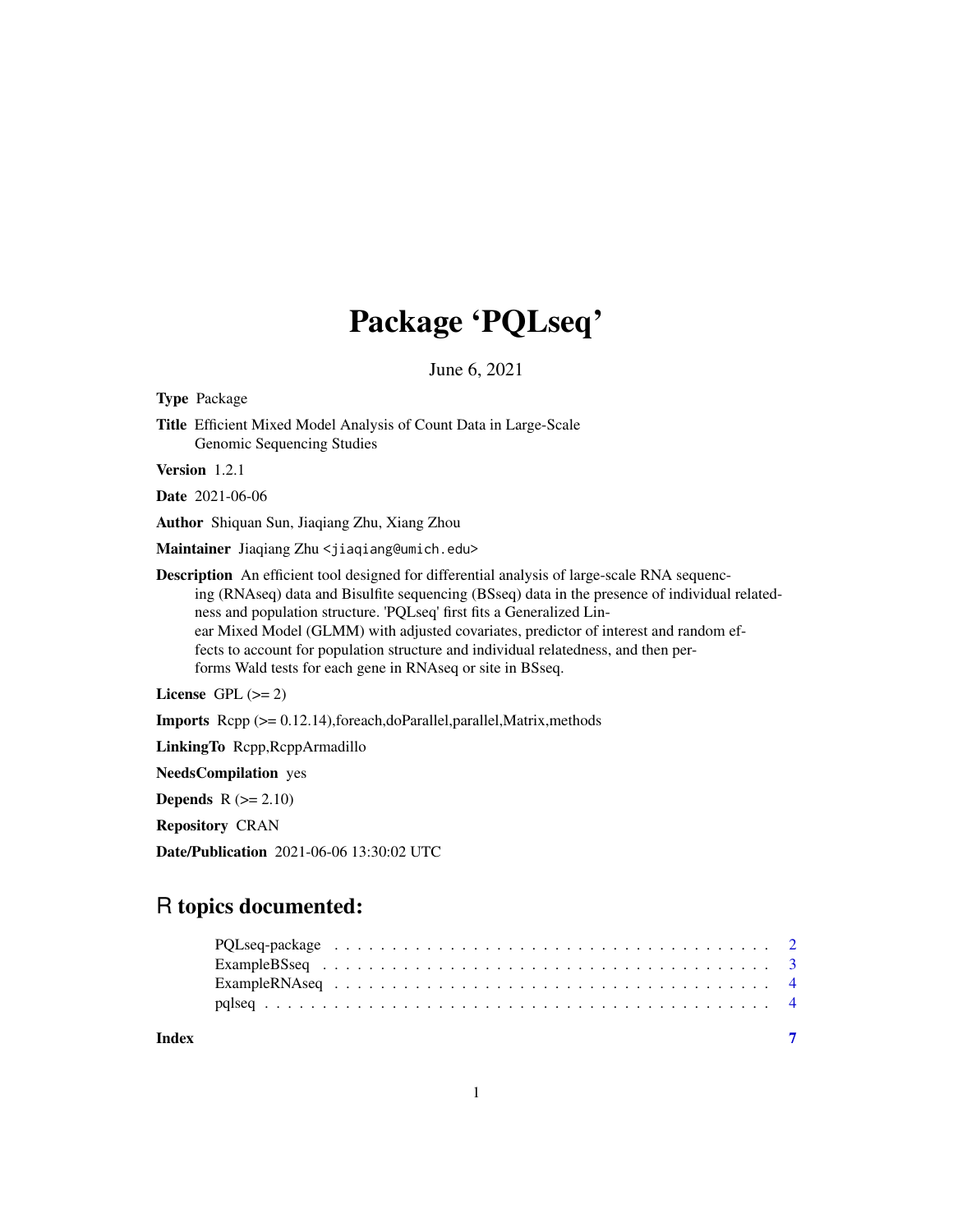<span id="page-1-0"></span>PQLseq-package *Efficient Mixed Model Analysis of Count Data in Large-Scale Genomic Sequencing Studies*

#### Description

An efficient tool designed for differential analysis of large-scale RNA sequencing (RNAseq) data and Bisulfite sequencing (BSseq) data in the presence of individual relatedness and population structure. 'PQLseq' first fits a Generalized Linear Mixed Model (GLMM) with adjusted covariates, predictor of interest and random effects to account for population structure and individual relatedness, and then performs Wald tests for each gene in RNAseq or site in BSseq. PQLseq is an R package for efficient differential analysis of large-scale RNA sequencing data and bisulfite sequencing data in the presence of individual relatedness and population structure. It first fits a Generalized linear mixed model with adjusted covariates, predictor of interest and random effects to account for population structure and individual relatedness, and then performs Wald test for each gene in RNA sequencing data or site in bisulfite sequencing data.

# Details

| Package: | PQLseq     |
|----------|------------|
| Type:    | Package    |
| Version: | 1.10       |
| Date:    | 2018-06-02 |
| License: | $GPI - 3$  |

#### Author(s)

Shiquan Sun, Jiaqiang Zhu, Xiang Zhou Maintainer: Shiquan Sun <shiquans@umich.edu>

# References

Breslow, N.E. and Clayton, D.G. (1993) Approximate Inference in Generalized Linear Mixed Models. Journal of the American Statistical Association 88, 9-25.

Chen, H., Wang, C., Conomos, M.P., Stilp, A.M., Li, Z., Sofer, T., Szpiro, A.A., Chen, W., Brehm, J.M., Celedon, J.C., Redline, S., Papanicolaou, G.J., Thornton, T.A., Laurie, C.C., Rice, K. and Lin, X (2016). Control for population structure and relatedness for binary traits in genetic association studies using logistic mixed models. The American Journal of Human Genetics, 98, 653-666.

Gilmour, A.R., Thompson, R. and Cullis, B.R. (1995) Average Information REML: An Efficient Algorithm for Variance Parameter Estimation in Linear Mixed Models. Biometrics 51, 1440-1450.

Lea,A., Tung, J. and Zhou,X. (2015) A flexible, effcient binomial mixed model for identifying differential DNA methylation in bisulfite sequencing data. PLoS Genetics. 11: e1005650.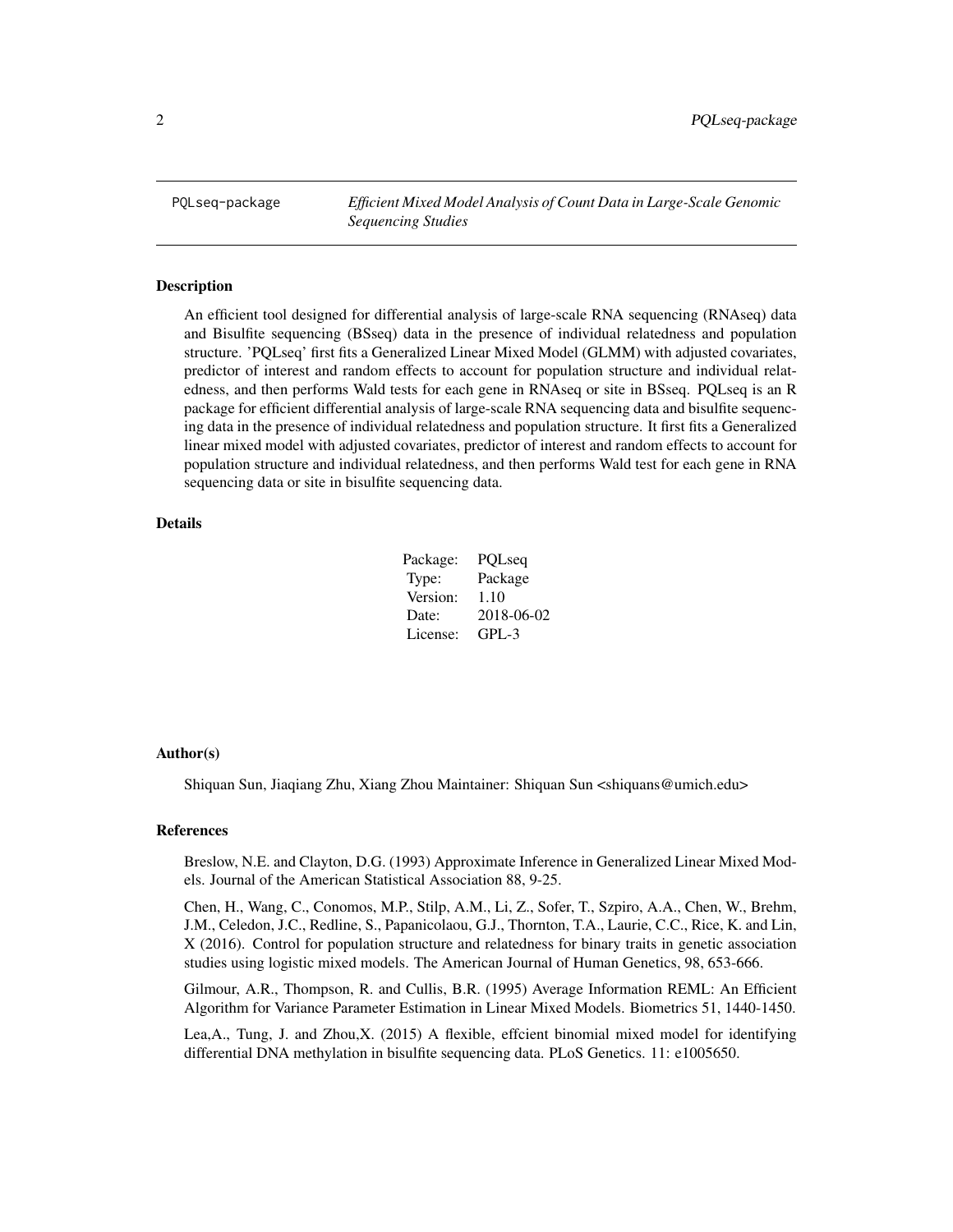# <span id="page-2-0"></span>ExampleBSseq 3

Rue H., Martino S. , and Chopin N.(2009) Approximate Bayesian inference for latent Gaussian models using integrated nested Laplace approximations (with discussion). Journal of the Royal Statistical Society, Series B,71(2):319-392.

Yang, J., Lee, S.H., Goddard, M.E. and Visscher, P.M. (2011) GCTA: A Tool for Genome-wide Complex Trait Analysis. The American Journal of Human Genetics 88, 76-82.

Zhou, X., Carbonetto, P. and Stephens,M. (2013) Polygenic modeling with Bayesian sparse linear mixed models. PLoS Genetics. 9(2): e1003264.

Zhou, X. and Stephens, M. (2012) Genome-wide efficient mixed-model analysis for association studies. Nature Genetics 44, 821-824.

Zhou, X. and Stephens, M.(2014) Efficient multivariate linear mixed model algorithms for genomewide association studies. Nature Methods.

ExampleBSseq *BSseq example dataset*

#### **Description**

A simulated example dataset of BSseq for PQLseq.

#### Usage

data(ExampleBSseq)

# Format

Contains the following objects:

mcount a data frame containing the read counts for 5 sites.

predictor a vector of 100 observations on a continuous variable.

relatednessmatrix a genetic relationship matrix for 100 individuals.

totalcount a data frame containing the total read counts for 5 sites.

#### Examples

```
data(ExampleBSseq)
attach(ExampleBSseq)
model_DNA=pqlseq(RawCountDataSet=mcount, Phenotypes=predictor,
 RelatednessMatrix=relatednessmatrix, LibSize=totalcount,
 fit.model="BMM",numCore=1)
head(model_DNA)
detach(ExampleBSseq)
```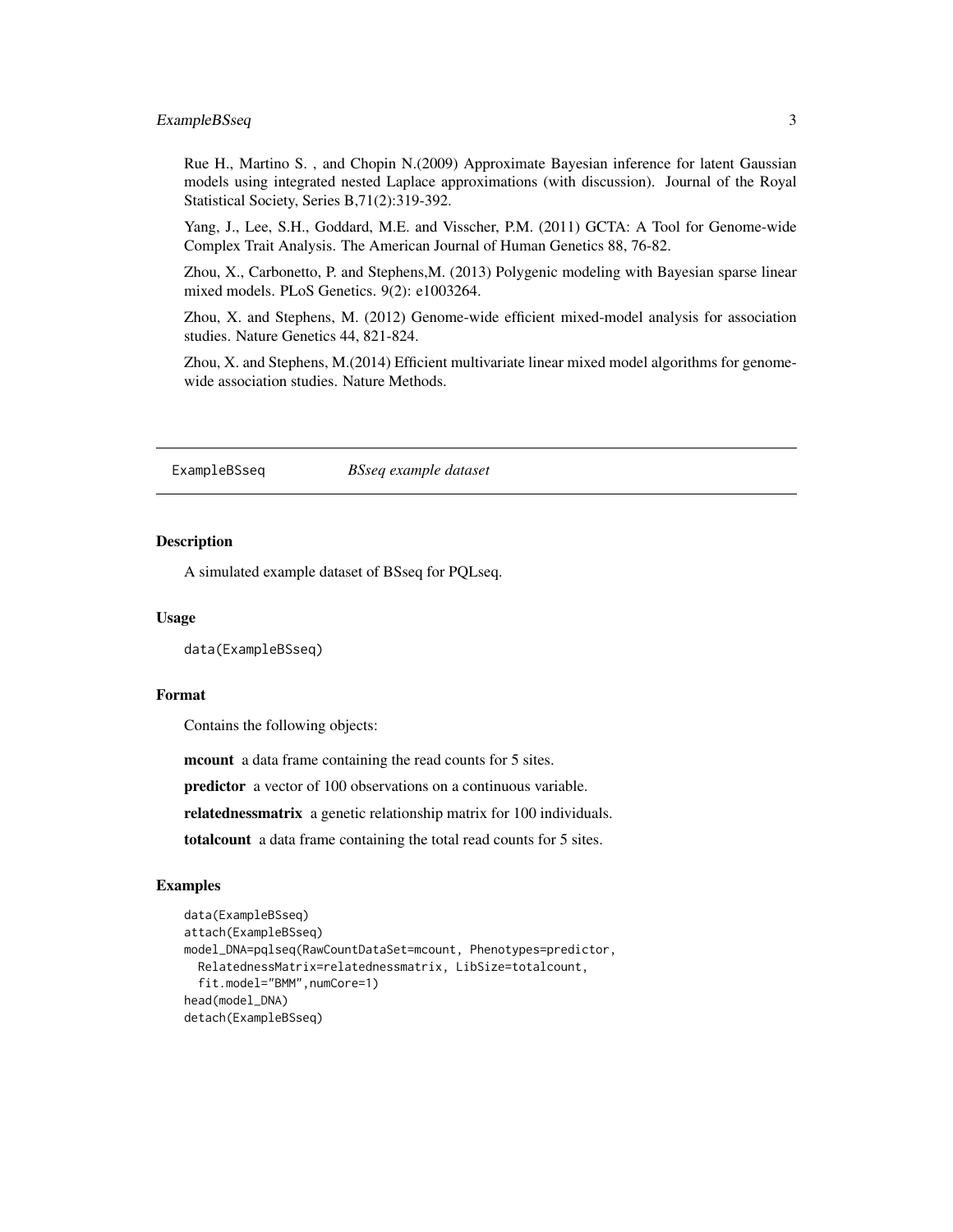<span id="page-3-0"></span>

### Description

A simulated example dataset of RNAseq for PQLseq.

# Usage

data(ExampleRNAseq)

# Format

Contains the following objects:

count a data frame containing the read counts for 5 genes.

predictor a vector of 100 observations on a continuous variable.

relatednessmatrix a genetic relationship matrix for 100 individuals.

totalcount a data frame containing the total read counts for 5 genes.

pqlseq *Fit Generalized Linear Mixed Model with Known Kinship Matrices Through Penalized-quasi Likelihood*

# Description

Fit a generalized linear mixed model with a random intercept. The covariance matrix of the random intercept is proportional to a known kinship matrix.

#### Usage

pqlseq(RawCountDataSet, Phenotypes, Covariates=NULL, RelatednessMatrix=NULL, LibSize=NULL, fit.model="PMM", fit.method = "AI.REML", fit.maxiter=500, fit.tol=1e-5, numCore=1, filtering=TRUE, verbose=FALSE,...)

### Arguments

RawCountDataSet

|            | a data frame containing the read count.                                          |
|------------|----------------------------------------------------------------------------------|
| Phenotvpes | a vector containing the predictor of interest.                                   |
| Covariates | a data frame containing the covariates subject to adjustment (Default $=$ NULL). |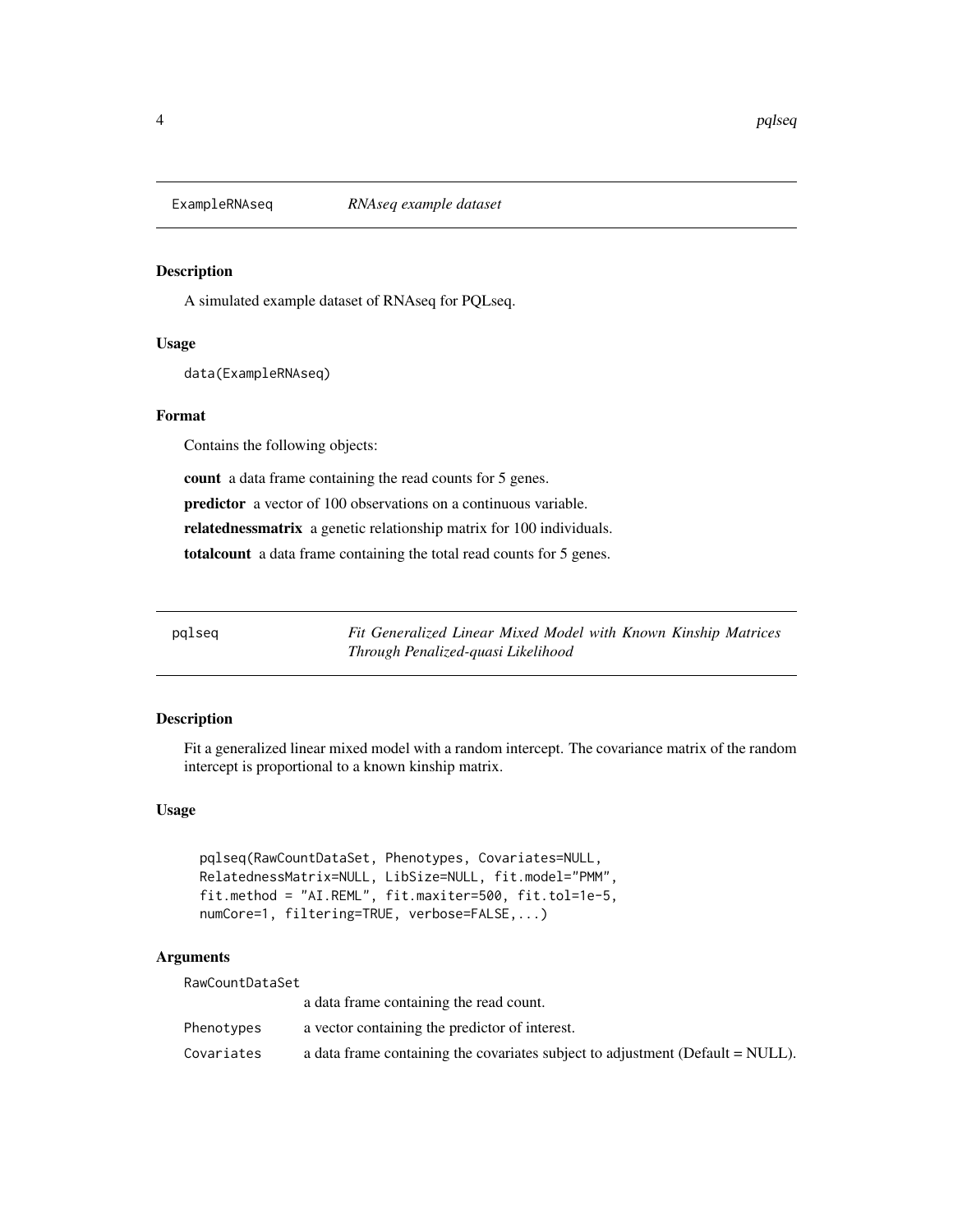## pqlseq 5

### RelatednessMatrix

|             | a known relationship matrix (e.g. kinship matrix in genetic studies). When<br>supplied with a matrix, this matrix should be a positive semi-definite matrix<br>with dimensions equal to the sample size in count data, and the order of subjects<br>in this matrix should also match the order of subjects in count data. Currently<br>there is no ID checking feature implemented, and it is the user's responsibility<br>to match the orders. |
|-------------|-------------------------------------------------------------------------------------------------------------------------------------------------------------------------------------------------------------------------------------------------------------------------------------------------------------------------------------------------------------------------------------------------------------------------------------------------|
| LibSize     | a data frame containing the total read count. For possion mixed model, it will<br>be calculated automatically if users do not provide. For binomial mixed model,<br>it is required.                                                                                                                                                                                                                                                             |
| fit.model   | a description of the error distribution and link function to be used in the model.<br>Either "PMM" for possion model, or "BMM" for binomial model (default =<br>"PMM").                                                                                                                                                                                                                                                                         |
| fit.method  | method of fitting the generalized linear mixed model, currently only "REML"<br>version is available.                                                                                                                                                                                                                                                                                                                                            |
| fit.maxiter | a positive integer specifying the maximum number of iterations when fitting the<br>generalized linear mixed model (default $=$ 500).                                                                                                                                                                                                                                                                                                            |
| fit.tol     | a positive number specifying tolerance, the difference threshold for parameter<br>estimates below which iterations should be stopped (default $= 1e-5$ ).                                                                                                                                                                                                                                                                                       |
| numCore     | a positive integer specifying the number of cores for parallel computing (default<br>$= 1$ .                                                                                                                                                                                                                                                                                                                                                    |
| filtering   | a logical switch for RNAseq data. By default, for each gene, at least two indi-<br>viduals should have read counts greater than 5. Otherwise, the gene is filtered<br>$(detault = TRUE).$                                                                                                                                                                                                                                                       |
| verbose     | a logical switch for printing detailed information (parameter estimates in each<br>iteration) for testing and debugging purpose (default = FALSE).                                                                                                                                                                                                                                                                                              |
| $\cdots$    | additional arguments that could be passed to glm.                                                                                                                                                                                                                                                                                                                                                                                               |

#### Details

Generalized linear mixed models (GLMM) are fitted using the penalized quasi-likelihood (PQL) method proposed by Breslow and Clayton (1993). Statistical inference in GLMM is notoriously difficult because of an intractable high-dimensional integral in the likelihood (Chen, 2016 and Lea, 2015), and by default we use the Average Information REML algorithm (Gilmour, Thompson and Cullis, 1995; Yang et al., 2011) to fit the model. An eigen-decomposition is performed in each outer iteration and the estimate of the variance component parameter  $\tau$  is obtained by maximizing the profiled log restricted likelihood. When the Average Information REML algorithm fails to converge, a warning message is given and the algorithm is default to INLA approaches (Rue, 2009).

# Value

| numIDV  | number of individuals with data being analyzed                     |
|---------|--------------------------------------------------------------------|
| beta    | the fixed effect parameter estimate for the predictor of interest. |
| se_beta | the standard deviation of fixed effect.                            |
| pvalue  | P value for the fixed effect, based on the wald test.              |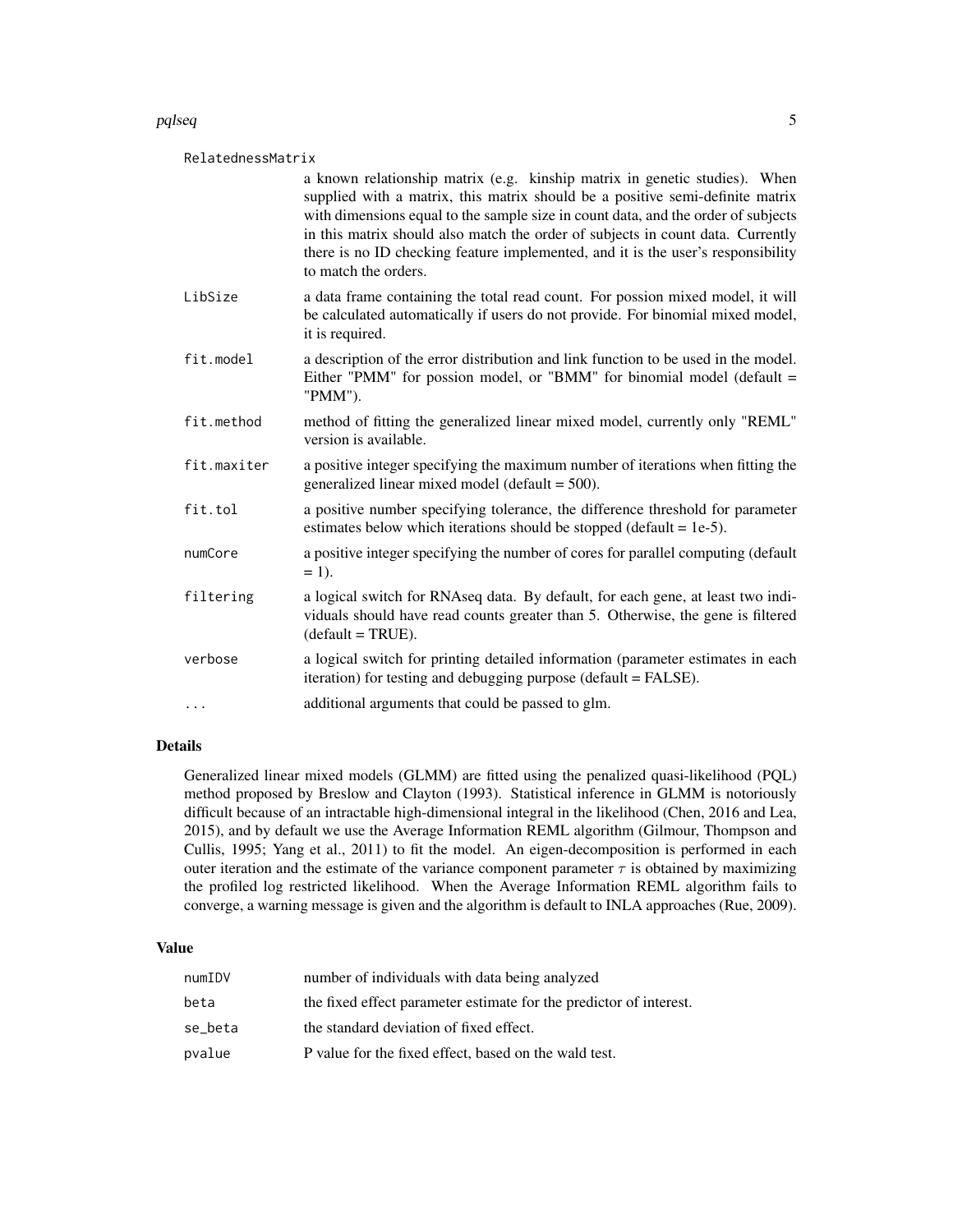6 pqlseq particles are the contract of the contract of the contract of the contract of the contract of the contract of the contract of the contract of the contract of the contract of the contract of the contract of the con

| h <sub>2</sub> | heritability of the transformed rate. |
|----------------|---------------------------------------|
| sigma2         | total variance component.             |
| overdisp       | dispersion parameter estimate         |
| converged      | a logical indicator for convergence.  |

#### Author(s)

Shiquan Sun, Jiaqiang Zhu, Xiang Zhou

#### References

Breslow, N.E. and Clayton, D.G. (1993) Approximate Inference in Generalized Linear Mixed Models. Journal of the American Statistical Association 88, 9-25.

Chen, H., Wang, C., Conomos, M.P., Stilp, A.M., Li, Z., Sofer, T., Szpiro, A.A., Chen, W., Brehm, J.M., Celedon, J.C., Redline, S., Papanicolaou, G.J., Thornton, T.A., Laurie, C.C., Rice, K. and Lin, X. Control for population structure and relatedness for binary traits in genetic association studies using logistic mixed models. The American Journal of Human Genetics, 98, 653-666.

Gilmour, A.R., Thompson, R. and Cullis, B.R. (1995) Average Information REML: An Efficient Algorithm for Variance Parameter Estimation in Linear Mixed Models. Biometrics 51, 1440-1450.

Lea,A., Tung, J. and Zhou,X. (2015) A flexible, effcient binomial mixed model for identifying differential DNA methylation in bisulfite sequencing data. PLoS Genetics. 11: e1005650.

Rue, H., Martino, S. , and Chopin, N.(2009) Approximate Bayesian inference for latent Gaussian models using integrated nested Laplace approximations (with discussion). Journal of the Royal Statistical Society, Series B, 71(2):319-392

Yang, J., Lee, S.H., Goddard, M.E. and Visscher, P.M. (2011) GCTA: A Tool for Genome-wide Complex Trait Analysis. The American Journal of Human Genetics 88, 76-82.

Zhou, X. and Stephens, M. (2012) Genome-wide efficient mixed-model analysis for association studies. Nature Genetics 44, 821-824.

#### Examples

```
data(ExampleRNAseq)
attach(ExampleRNAseq)
model_RNA=pqlseq(RawCountDataSet=count, Phenotypes=predictor,
 RelatednessMatrix=relatednessmatrix, LibSize=totalcount,
 fit.model="PMM",numCore=1)
head(model_RNA)
detach(ExampleRNAseq)
```